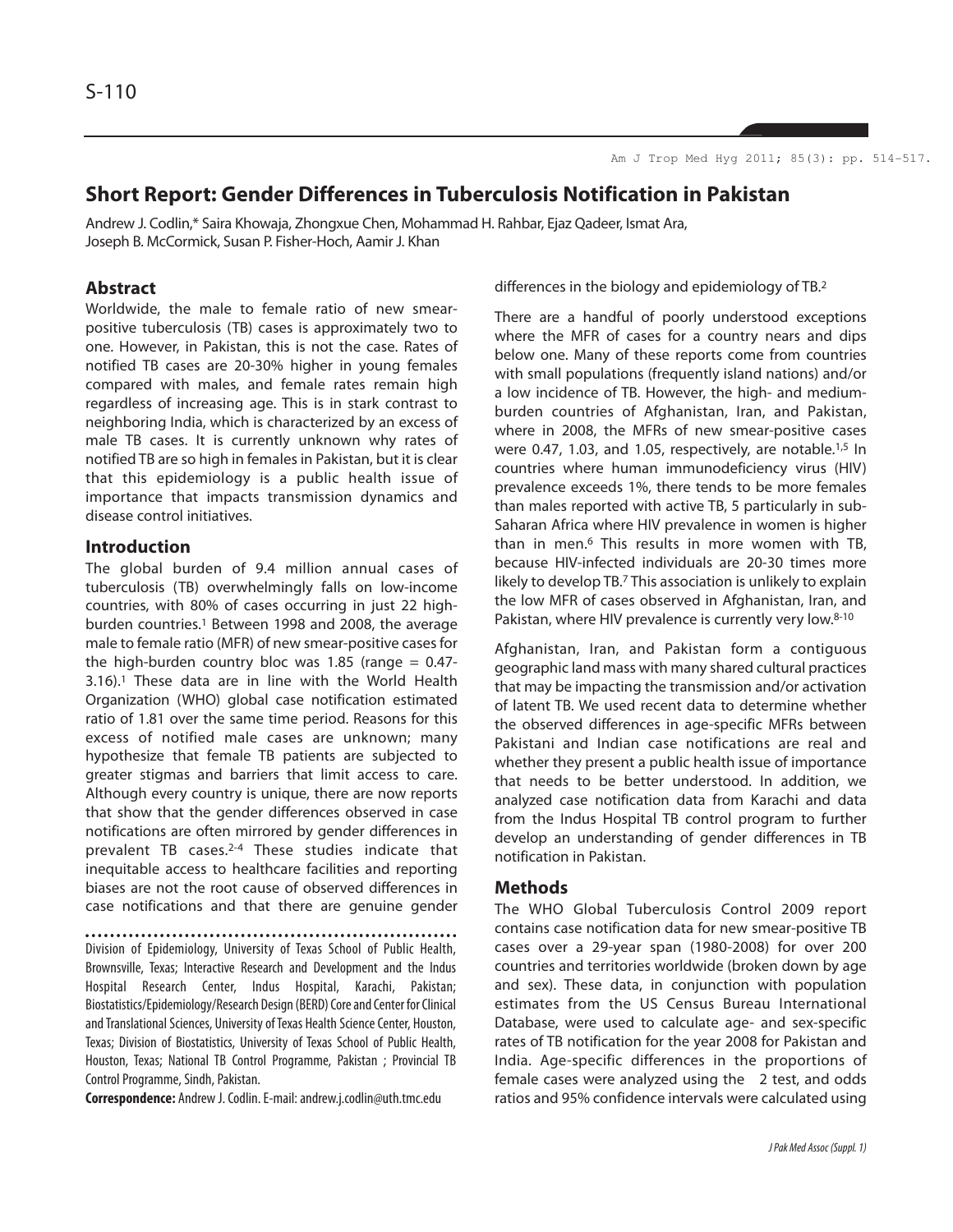the Indian population as the reference group. To ensure that 2008 did not represent an abnormal year for case detection efforts in either country, age- and sex-specific rates for Pakistan and India were calculated over a 10-year span (1999-2008), and trends were examined.

Karachi is the largest city and economic hub of Pakistan, with an estimated 18 million inhabitants in 2010. Currently, there are greater than 60 directly observed therapy shortcourse (DOTS) treatment centers located at government and non-governmental clinics and hospitals throughout Karachi. Annual reports of this data from 2006 to 2009 were accessed through the Provincial TB Control Program-Sindh and analyzed using SAS version 9.2 (Cary, NC). Because there are no reliable population estimates for Karachi, yearly totals of new smear-positive cases were broken down by age and sex, and a male to female ratio of cases was calculated for each age group; Indus Hospital patients were excluded from this dataset.

Indus Hospital is a 150-bed state of the art tertiary care facility located in a poor district of Karachi. All treatment at the hospital is free of charge, and it provides highquality medical care to an ethnically diverse population of around 2.5 million. The Indus Hospital TB control program was started in November 2007 and has rapidly expanded

to include an internationally recognized program for the management of drug-resistant TB. Deidentified data from the Indus Hospital DOTS program was collected and also analyzed using SAS.

# **Results**

The male to female rate ratio for all ages often masks marked differences in age-specific rates. In Pakistan, notification rates are roughly equal in males and females when examined in aggregate (Figure). However, agespecific notification rates are higher in females compared with males aged less than 45 years, and female notification rates in Pakistan peak at a much higher level and later age than in India. An excess in females is not seen in India, except in those under 15 years of age, which is when TB notification is consistently higher in females across cultures, countries, and continents. The proportions of notified female cases in Pakistan are significantly higher in every age group examined compared with India (Table); the highest odds ratios are seen in the 45-54 and 55-64 age groups, indicating that Pakistan does not record a large excess of male cases in older age groups like India.

Case notification rates have increased, potentially because of intensified case detection efforts in both

| Age group (years) | <b>Pakistan</b> | <b>Pakistan MFR</b> | <b>India</b> | <b>India MFR</b> | P value   | OR (95% CI)         |
|-------------------|-----------------|---------------------|--------------|------------------|-----------|---------------------|
|                   |                 |                     |              |                  |           |                     |
| < 15              |                 |                     |              |                  |           |                     |
| Male              | 1,213           | 0.45                | 4,648        | 0.56             | < 0.00001 | $1.24(1.15 - 1.34)$ |
| Female            | 2,696           | 0.45                | 8,319        | 0.56             | < 0.00001 | $1.24(1.15 - 1.34)$ |
| $15 - 24$         |                 |                     |              |                  |           |                     |
| Male              | 10,521          | 0.82                | 77,121       | 1.5              | < 0.00001 | $1.83(1.78 - 1.88)$ |
| Female            | 12,838          | 0.82                | 51,485       | 1.5              | < 0.00001 | $1.83(1.78 - 1.88)$ |
| $25 - 34$         |                 |                     |              |                  |           |                     |
| Male              | 9,889           | 0.94                | 83,798       | 1.68             | < 0.00001 | $1.78(1.73 - 1.84)$ |
| Female            | 10,489          | 0.94                | 49,887       | 1.68             | < 0.00001 | $1.78(1.73 - 1.84)$ |
| $35 - 44$         |                 |                     |              |                  |           |                     |
| Male              | 8,428           | 1.03                | 90,498       | 2.69             | < 0.00001 | $2.60(2.51 - 2.69)$ |
| Female            | 8,146           | 1.03                | 33,664       | 2.69             | < 0.00001 | $2.60(2.51 - 2.69)$ |
| $45 - 54$         |                 |                     |              |                  |           |                     |
| Male              | 8,284           | 1.3                 | 78,815       | 3.67             | < 0.00001 | $2.83(2.73 - 2.93)$ |
| Female            | 6,387           | 1.3                 | 21,486       | 3.67             | < 0.00001 | $2.83(2.73 - 2.93)$ |
| $55 - 64$         |                 |                     |              |                  |           |                     |
| Male              | 6,890           | 1.45                | 56,928       | 3.95             | < 0.00001 | $2.72(2.61 - 2.84)$ |
| Female            | 4,750           | 1.45                | 14,407       | 3.95             | < 0.00001 | $2.72(2.61 - 2.84)$ |
| ?65               |                 |                     |              |                  |           |                     |
| Male              | 5,959           | 1.68                | 36,079       | 4.32             | < 0.00001 | $2.57(2.45 - 2.70)$ |
| Female            | 3,547           | 1.68                | 8,357        | 4.32             | < 0.00001 | $2.57(2.45 - 2.70)$ |
| All ages          |                 |                     |              |                  |           |                     |
| Male              | 51,184          | 1.05                | 427,887      | 2.28             | < 0.00001 | $2.18(2.15 - 2.21)$ |
| Female            | 48,853          | 1.05                | 187,605      | 2.28             | < 0.00001 | $2.18(2.15 - 2.21)$ |

Table-1: TB case notification by gender and age group in 2008.

 $Cl =$  confidence interval;  $OR =$  odds ratio.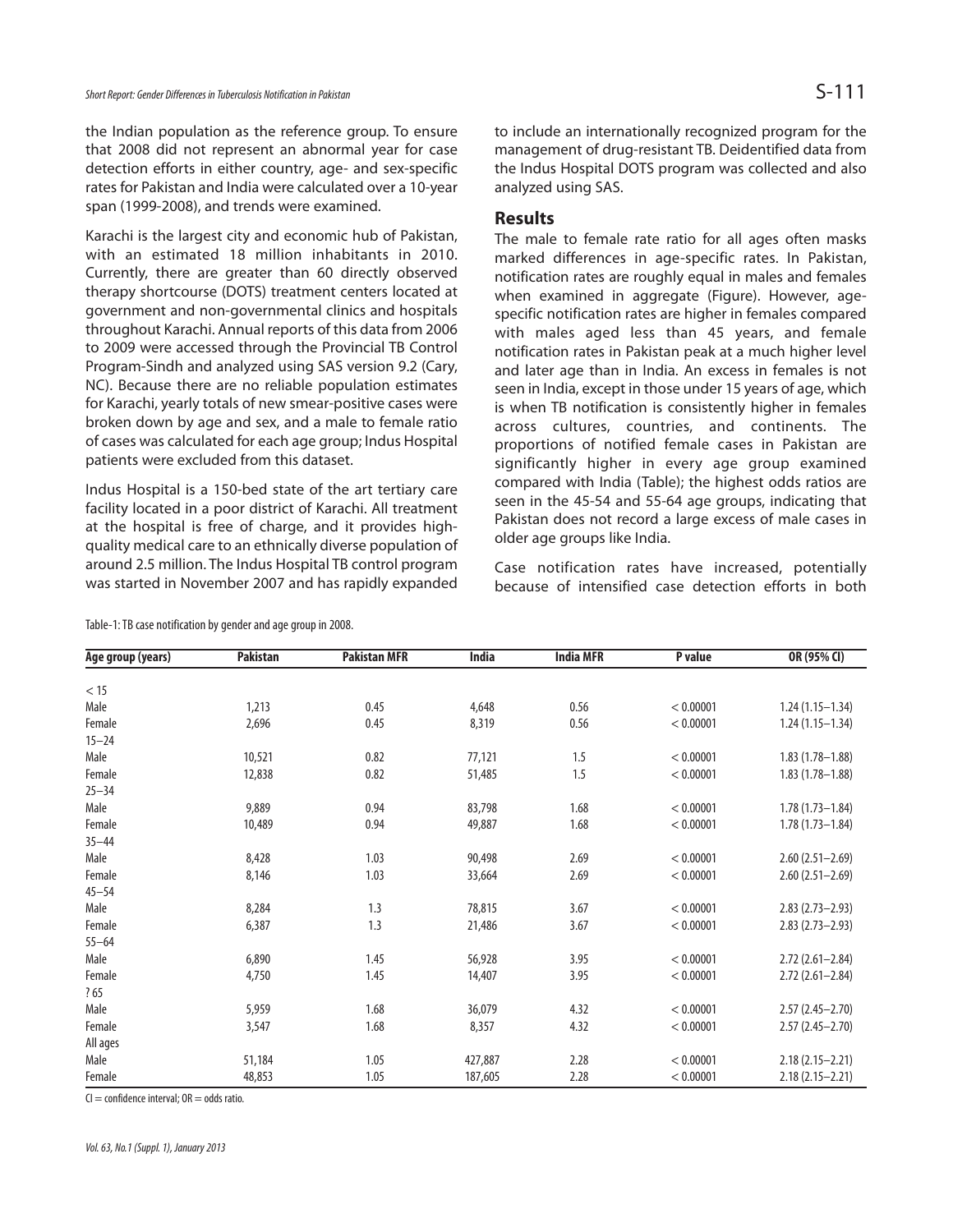

**Figure:** Rates of new smear-positive case notification by age and sex in 2008. White columns represent male rates, and grey columns represent female rates. Error bars are 95% confidence intervals.

Pakistan and India during the 10-year window that was examined; however, the gender patterns in notification rates remained consistent over time. Regardless of the year examined, in Pakistan, the rates of notification are higher in females compared with males in the young age groups (aged 45 years), whereas the rates in those aged ? 45 yeas are higher in males. In India, rates of TB are higher in males in both the young and old age groups.

Over a 4-year period (2006-2009), the MFR of cases for the National TB Control Program data from Karachi was 0.97, indicating that slightly more females than males presented with new smear-positive TB cases. These findings confirm those from the national WHO data for Pakistan. Similarly, the MFR of cases becomes more exaggerated when broken down by age. In the 0- to 14 years age group, there were almost four times as many females as males (MFR  $= 0.27$ ). The 15- to 24-years age group shows a similar but less exaggerated excess of females (MFR  $= 0.74$ ).

The Indus Hospital data again show a similar pattern in the age frequency distributions, with an overall MFR of 0.71. Like the Provincial TB Control Program Karachi data, the young age groups are characterized by a huge excess of female cases, whereas the older age groups are characterized by an excess of male cases. The MFR of cases in the 15- to 24-years age group is 0.45, suggesting that young females in the immediate catchment population of the Indus Hospital are particularly affected by TB.

### **Discussion**

We have shown that, in Pakistan, rates of new smearpositive TB notification are significantly higher in young ( 45 years) females than males compared with India and that notification rates do not skew heavily to males in older age as they do in India. These findings run counter to the accepted epidemiology of male predominance in TB around the globe, and because gender may impact control strategies, this needs to be better understood.

The data from Pakistan are particularly troubling, because TB is highly prevalent, translating into thousands of excess female cases per year. Although there have been prior isolated reports, $11$  no systematic attempts have been made to discover the scale of this problem in Pakistan. Young women are vulnerable, because they are often socially and economically marginalized in Pakistani society. In poorer communities, women often care for the young, elderly, and sick in the home, creating the potential for sustained transmission of the mycobacteria. There is also evidence that females in Pakistan delay seeking healthcare and will seek out low-quality care compared with males.<sup>12</sup> However, many of these facts are true of females living in India, and therefore, they cannot explain the underlying mechanisms of exposure and/or activation of disease. We do not know how these females are becoming infected and why they are succumbing to TB.

Interestingly, the gender profile of the Karachi city TB data is similar to TB data collected from European countries at the start of the 20th century.<sup>13</sup> In Denmark,<sup>14</sup> Norway,<sup>15</sup> and England and Wales,<sup>16</sup> rates of TB in women were 10-35% higher than in men for ages 15-24 years. Only after the age of 40 years did rates became higher in men. 13 Today, this pattern is no longer seen in the West. These observations and others of the role of women in disadvantaged communities lead us to believe that a complex of sociocultural factors and nutritional status in young women may underline these high rates.<sup>17</sup> It is possible but unproven that vitamin D deficiency caused by poor diet and inadequate exposure to sunlight may play a role. Several studies indicate that Pakistani women have low levels of vitamin D,<sup>18,19</sup> and there is growing evidence of an association between TB infection and vitamin D deficiency.20-22